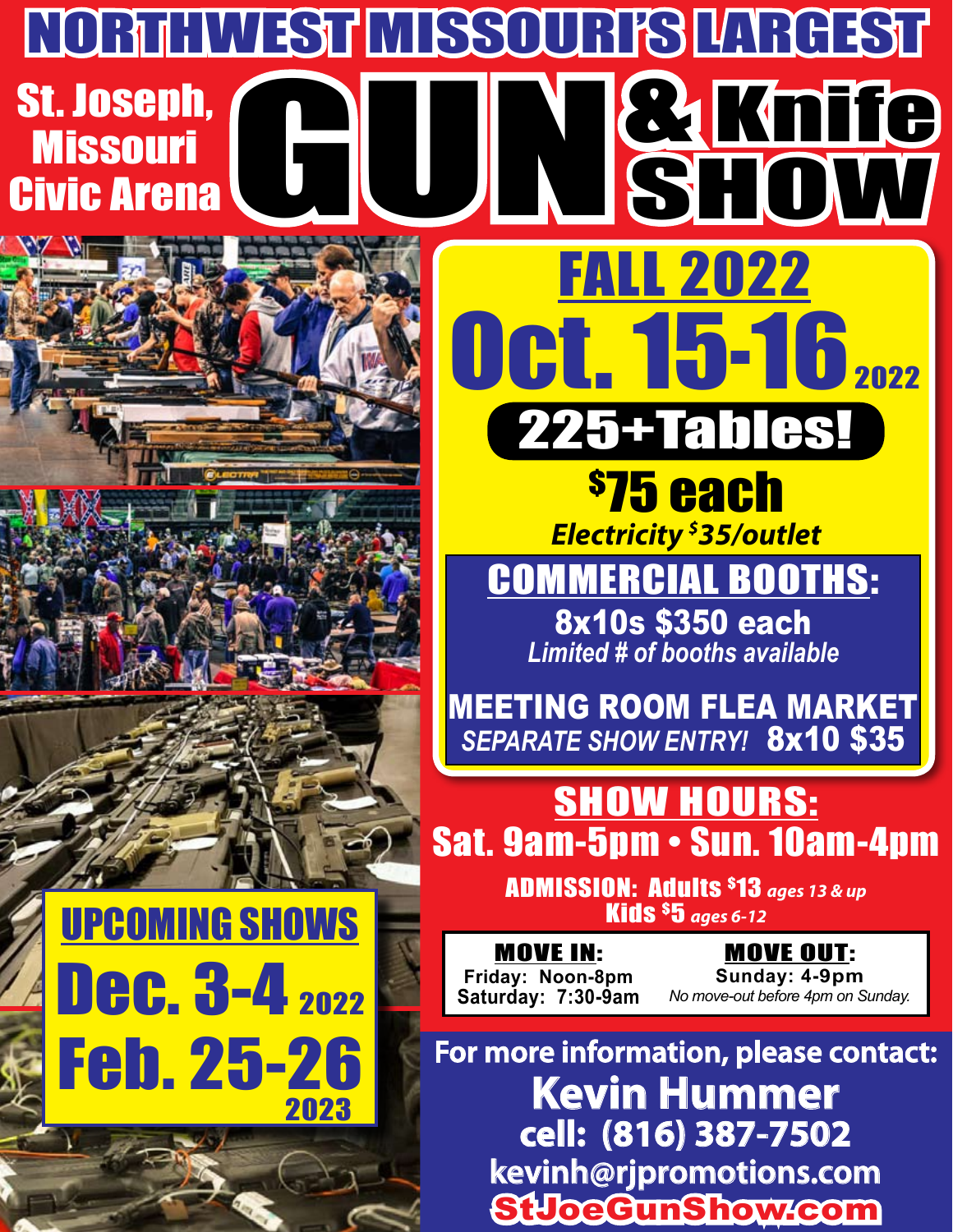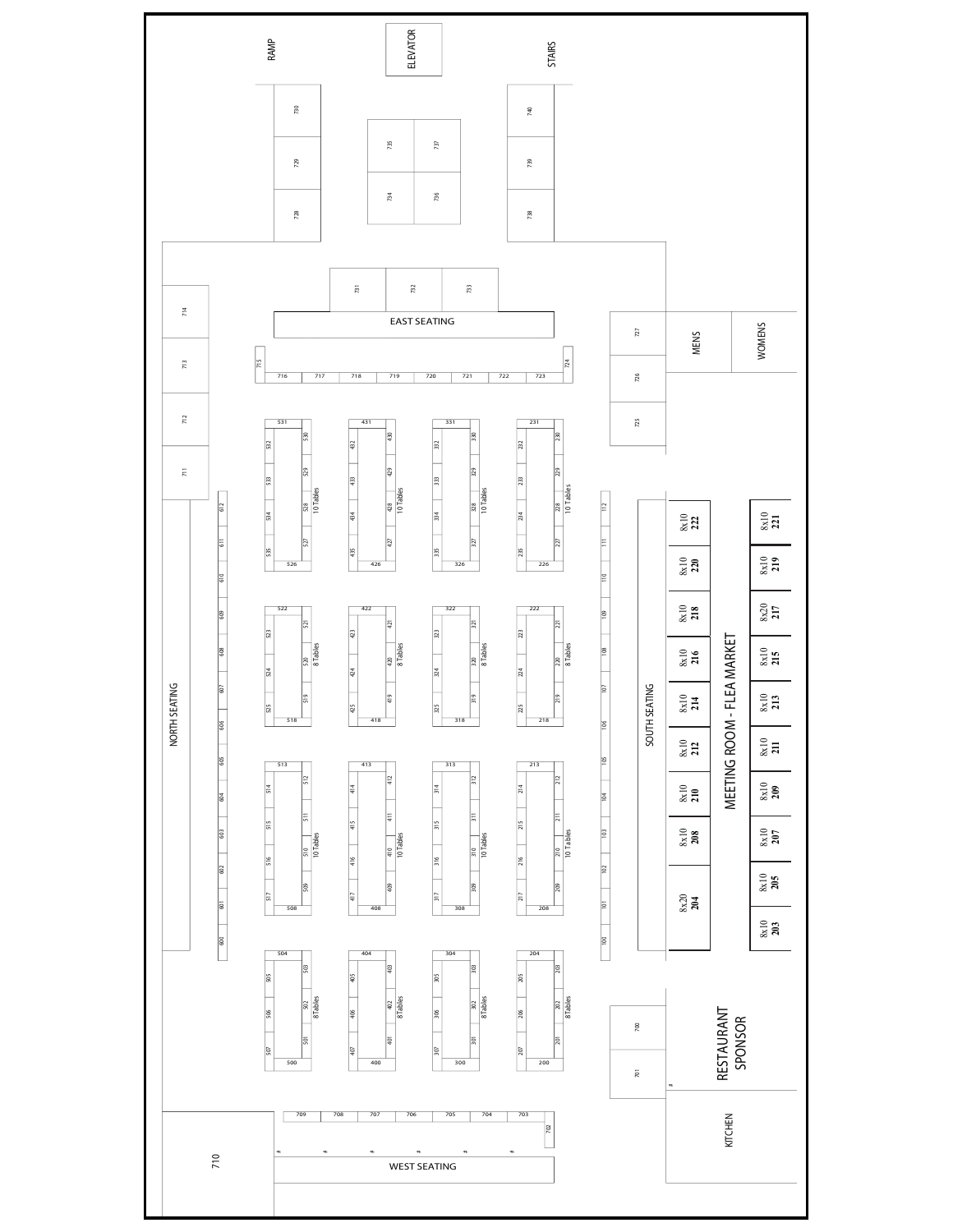| Vendor Information<br>$\frac{1}{2}$                                                                                                                                                                            |                                               |                                                                                          | Booth Information                                   |                                  |
|----------------------------------------------------------------------------------------------------------------------------------------------------------------------------------------------------------------|-----------------------------------------------|------------------------------------------------------------------------------------------|-----------------------------------------------------|----------------------------------|
| <b>Company Name</b>                                                                                                                                                                                            |                                               | #1 St. Joseph Fall Gun & Knife Show                                                      | 22 SJ FGS                                           | 10/15-16/2022                    |
| Mailing Address                                                                                                                                                                                                |                                               | Booth Space #                                                                            | Booth Size                                          | Booth Cost \$                    |
| City, State, Zip                                                                                                                                                                                               |                                               | Number of Gun Tables:                                                                    |                                                     | Table Cost \$<br>Options Cost \$ |
| Phone, Fax                                                                                                                                                                                                     |                                               | * FLEA MARKET Booth: 8x10 in Meeting Room \$35                                           |                                                     | Total Cost \$                    |
| <b>Contact Name</b>                                                                                                                                                                                            |                                               |                                                                                          |                                                     |                                  |
| <b>Email Address</b>                                                                                                                                                                                           |                                               | Number of Gun Tables:<br>Booth Space #                                                   | Booth Size                                          | Booth Cost \$<br>Table Cost \$   |
| Website                                                                                                                                                                                                        |                                               |                                                                                          |                                                     |                                  |
| Alt Phone                                                                                                                                                                                                      |                                               |                                                                                          |                                                     | Options Cost \$<br>Total Cost \$ |
|                                                                                                                                                                                                                |                                               |                                                                                          |                                                     |                                  |
| What Products/Services will your booth display?                                                                                                                                                                |                                               | Number of Gun Tables:<br>Booth Space #                                                   | Booth Size                                          | Booth Cost \$<br>Table Cost \$   |
|                                                                                                                                                                                                                |                                               |                                                                                          |                                                     | Total Cost \$<br>Options Cost \$ |
|                                                                                                                                                                                                                |                                               |                                                                                          |                                                     |                                  |
| Exhibitor Signature                                                                                                                                                                                            |                                               |                                                                                          | Credit Card Information ***4% Fee***                |                                  |
|                                                                                                                                                                                                                |                                               | <b>Card Holder Name</b>                                                                  |                                                     |                                  |
|                                                                                                                                                                                                                |                                               | Authorizing Person                                                                       |                                                     |                                  |
| Electricity (after the contract is signed), chairs, and DISPLAY ta                                                                                                                                             | <b><u>ald</u></b>                             | Credit Card Number                                                                       |                                                     |                                  |
|                                                                                                                                                                                                                |                                               | <b>Expiration Date</b>                                                                   |                                                     |                                  |
| (NOT GUN TABLES) must be ordered through                                                                                                                                                                       |                                               | Zip Code for Card                                                                        |                                                     |                                  |
| www.ExhibitorsRentals.com prior to the event. You may                                                                                                                                                          | <mark>osle</mark>                             | Security Code                                                                            |                                                     |                                  |
| bring your own display tables, chairs, and drapes.                                                                                                                                                             |                                               |                                                                                          | OR ACH Information *** NO fee for an ACH payment*** |                                  |
| *\$75 Per Gun Table                                                                                                                                                                                            |                                               |                                                                                          |                                                     |                                  |
| **Commercial 8x10 Booths = \$350                                                                                                                                                                               |                                               | Acct. Holder Name                                                                        |                                                     |                                  |
| ***Electricity = $$35$                                                                                                                                                                                         |                                               | <b>Account Number</b>                                                                    |                                                     |                                  |
|                                                                                                                                                                                                                |                                               | Routing Number                                                                           |                                                     |                                  |
|                                                                                                                                                                                                                |                                               | Check # (not required)                                                                   |                                                     |                                  |
| tablecloths and draped. Booth sides<br>can't be taller than 3' (three feet), or<br>block view of neighboring booths.<br>All tables must be covered with<br>For Official Use Only<br>Do Not Write in This Space | $R_{\text{promotions}_{\text{inc}}}$          |                                                                                          | Payment Schedule                                    |                                  |
| $\Box$ New Contract $\Box$ Renewal<br>At Show Renewal                                                                                                                                                          |                                               | *Payment 1                                                                               |                                                     |                                  |
|                                                                                                                                                                                                                |                                               | *Payment 2                                                                               |                                                     |                                  |
| Signed<br>Date                                                                                                                                                                                                 | 12789 Country Place Dr., St.                  |                                                                                          |                                                     |                                  |
| Amount<br>Date Received<br>Ref#                                                                                                                                                                                | Toll Free: (800) 756-4788<br>Joseph, MO 64505 | *I hereby authorize the above payments to be dispersed with the corresponding due dates. |                                                     |                                  |
| $\overline{\Box}$<br>$\Box$ MAP<br>$\Box$ ACT                                                                                                                                                                  | Fax (816)676-1222                             | Signature:                                                                               |                                                     |                                  |
|                                                                                                                                                                                                                |                                               |                                                                                          |                                                     |                                  |

**Date:**

\* Automatic cancellation if not paid in full 30 days out:

\* Automatic cancellation if not paid in full 30 days out: